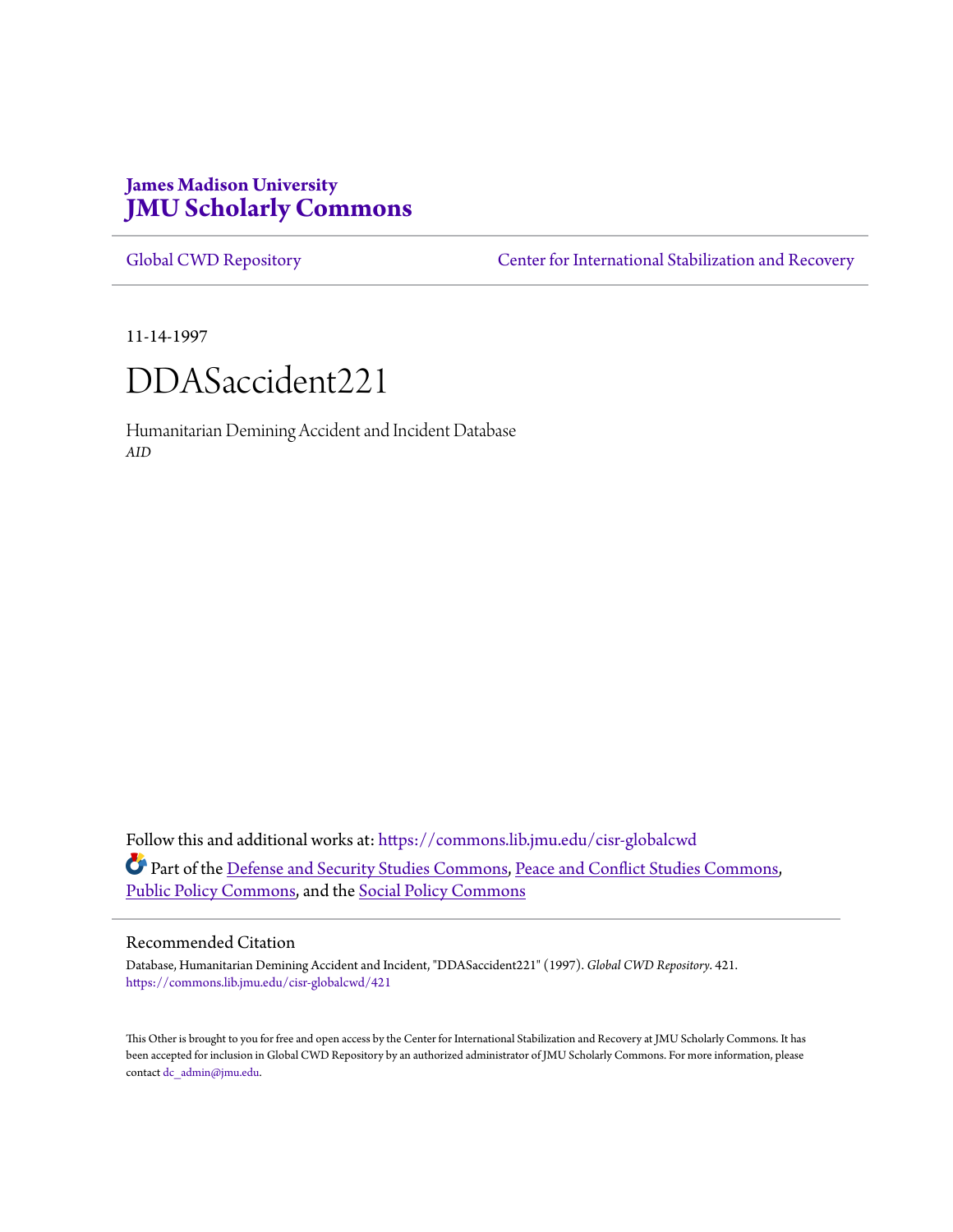# **DDAS Accident Report**

## **Accident details**

| Report date: 16/02/2004                    |                                    | Accio   |
|--------------------------------------------|------------------------------------|---------|
| Accident time: 09:30                       |                                    | A       |
| <b>Where it occurred:</b> Tusla-Dobaj road |                                    |         |
| <b>Primary cause: Field control</b>        | inadequacy (?)                     | Seco    |
|                                            | <b>Class:</b> Missed-mine accident | Date of |
| ID original source: WL/DD/PI/MP/CG         |                                    | Nar     |
|                                            | <b>Organisation:</b> Name removed  |         |
|                                            | Mine/device: PROM-1 AP Bfrag       | Grou    |
| Date record created: 16/02/2004            |                                    | Date I  |

**dent number:** 221 **Accident time:** 09:30 **Accident Date:** 14/11/1997 **Country: Bosnia Herzegovina Secondary cause:** Inadequate training (?) **Class:** Missed-mine accident **Date of main report:** 18/11/1997 **ID original source:** BiH MAC

**nd condition:** woodland leaf litter, wet **Past modified: 16/02/2004 No of victims:** 2 **No of documents:** 2

## **Map details**

| Longitude:                       | Latitude:                    |
|----------------------------------|------------------------------|
| Alt. coord. system: GR: BQ974375 | <b>Coordinates fixed by:</b> |
| Map east:                        | Map north:                   |
| Map scale:                       | <b>Map series:</b>           |
| Map edition:                     | Map sheet:                   |
| Map name:                        |                              |

## **Accident Notes**

dog missed mine (?) partner's failure to "control" (?) inadequate training (?) protective equipment not worn (?) inadequate area marking (?) inadequate equipment (?) inadequate metal-detector (?)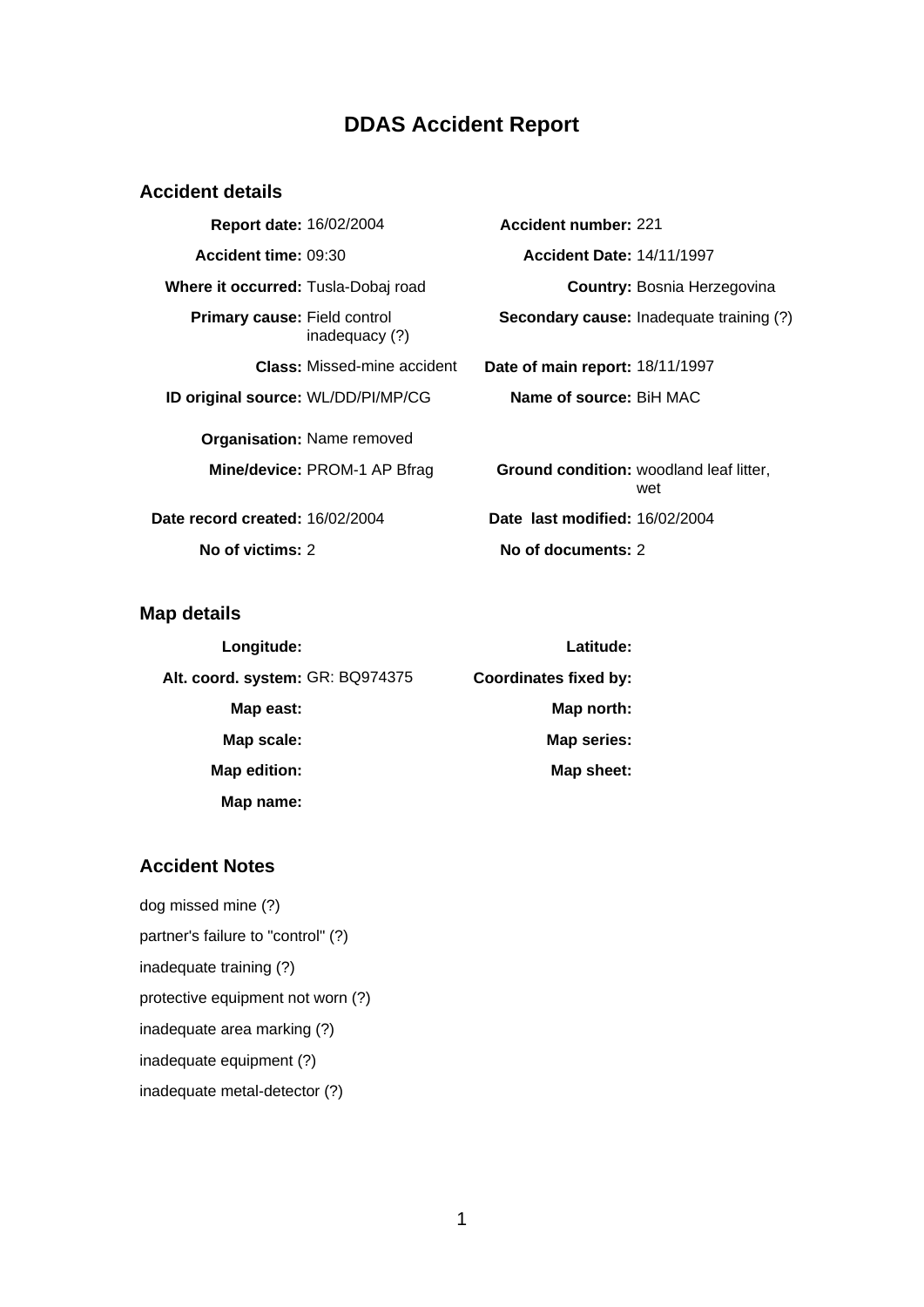## **Accident report**

A Board of Inquiry report was ordered by the country MAC and carried out by representatives of the MAC, the QA, and an ex-pat Technical Advisor, observed by a representative from the demining company. The report was made available and the following summarises its content.

The demining group appear to have been operating a three-man team with a one-man drill. Victim No.1 was cutting undergrowth, detecting and prodding, while Victim No.2 "controlled" him and the third team member rested.

The mined area was a "rectangular wooded area" next to a road. Vegetation was described as "sparse undergrowth" and "immature oaks". The ground was covered by fallen leaves and the earth below "saturated". Work had stopped after one hour on the day before because of rain. Work started at 09:00 on the day of the incident, when the rain stopped. Three teams were working at the site with three separate Control Points. The Control Point for the accident team was not correctly marked and there was no "safe route" marked between it and the start point.

A QA monitor was on the site at all times.

When work started a dog handler and dog searched the accident area - 2 x 9 meter lane - for in between ten and fifteen minutes. A change of wind direction and the presence of cut undergrowth in the lane led the handler to search the lane from both ends. The dog did not signal but the handler later claimed to have warned the victim that the behaviour of the dog had changed so he should be careful.

The victim then started to search the lane with his metal detector. Victim no.2 was standing about 25 metres from his partner. When the accident occurred, Victim No.1 was not holding his detector. When the changeover of the team members was ordered, the police allowed movement of traffic on the adjacent road.

At 9:30 a PROM-1 exploded "close to the centre of the base line". The investigators decided that Victim no.1 stepped on the mine with his left foot and he was thrown to his left into the cleared area. His partner was on his knees leaning forward to pick up equipment and was facing away from the accident.

Victim No.2 had sustained fragment wounds to his "left foot and back". Victim No.1 was "very seriously injured". Medics attended them and they arrived at Tuzla hospital within 25 minutes of the detonation. The Team Leader stated that Victim No.1 yelled that his leg was injured. The third member of the team searched around the deminer.

The QA monitor claimed that the victim was seen searching the full width of the lane with his detector. When it was demonstrated to him that he could not see the victim from his position at the time, he changed his statement. He said that the amount of brushwood in the lane had been reduced, so it was possible that Victim No.1 had thrown some aside.

The group used the end-of-lane marking stick to detect tripwires, then cut the vegetation over the entire width and searches with a metal detector. There was very little vegetation in the search area, but there was a carpet of wet leaves. The investigators decided that Victim No.1 had missed an area with his detector and failed to locate the mine. They thought that the visual identification of other mines in the area may have given him a false sense of security.

A mine dog had searched the area 15 minutes before the accident.

The detector in use was a Schiebel AN 19/2. It was damaged and inoperative after the accident. Its batteries were checked and found to be "operative".

The investigators examined the protective helmet, visors and frag-jackets of the victim and found them "in good condition and undamaged".

The contract held by the demining company allowed them to claim full pay for any time when inclement weather prevented work, so they were not under pressure to hurry.

The mine was identified by its base plate. Fragments of tripwire were found but the investigators decided that it was unlikely to have initiated the mine.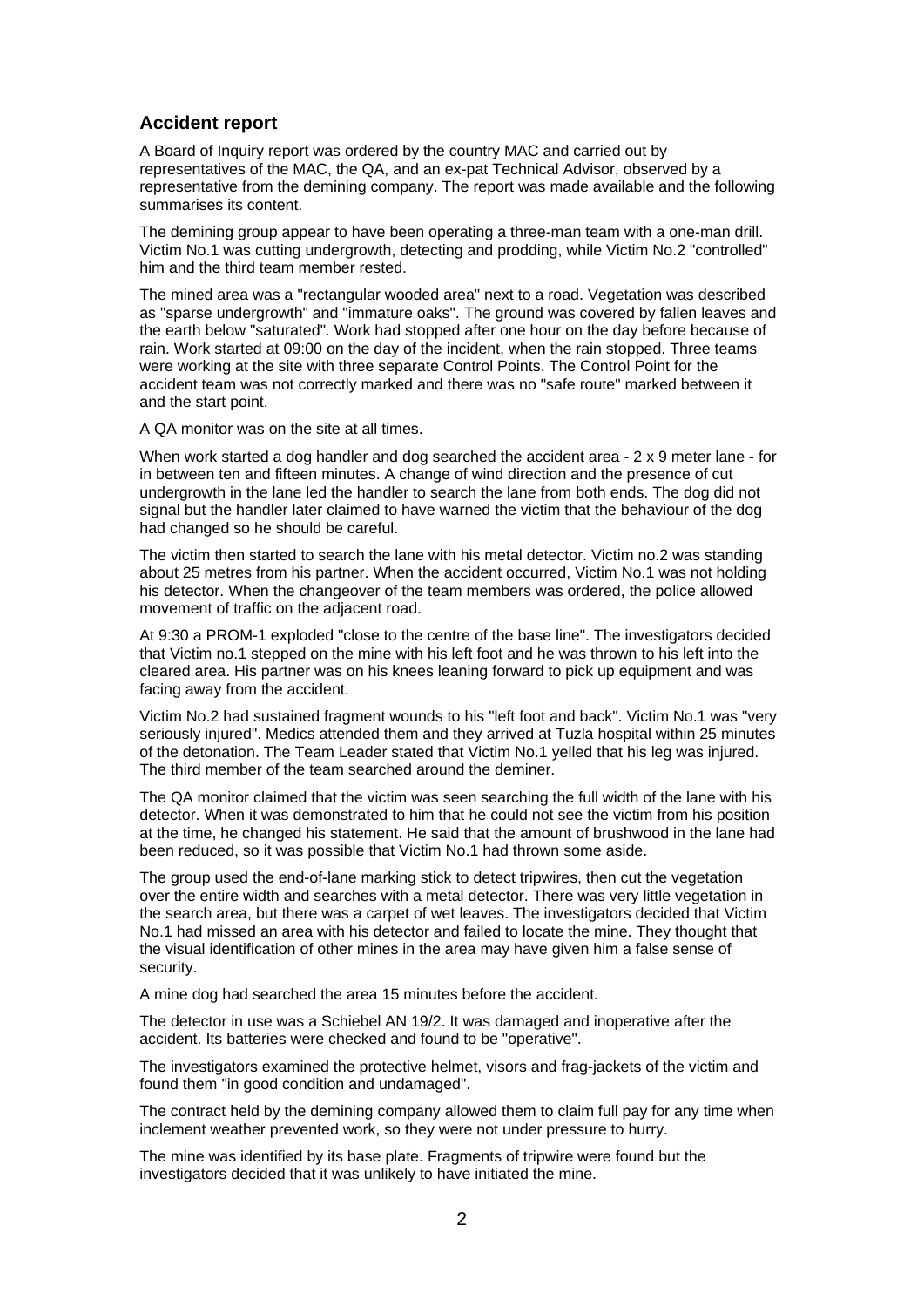The Team Leader thought that the excess water prevented the dog locating the mine.

#### **Conclusion**

The investigators decided that Victim No.1 probably believed the area was safe because it had been checked by the dog. They were "unable to draw any meaningful conclusions about the dog's performance on that day". They felt that Victim No.1 was "not sufficiently systematic" in his detector search.

#### **Recommendations**

The investigators recommended that the deminers should adhere to the group's SOPs and not use end-of-lane markers as tripwire feelers, mark sites properly, mark the lane properly as manual demining advances in a lane [the group's approved SOPs did not require this], use detectors appropriately and discourage deminers "from believing that an area is 100% cleared because a mine-detection dog has been over it". They also recommended using a MAC approved detector.

The demining team involved were told to undergo a day retraining, and the demining company to revise their SOPs.

They recommended that Victim No.1 should receive 100% insurance…. the paragraph continued but had been excised… at DM 300,000, and that victim No.2 should have his condition monitored for six months to ensure complete recovery and that a "competent medical authority should decide whether … he has a claim for compensation under [the demining group's] insurance".

The head of the MAC (then UN controlled) issued a memo ordering that recommendations on compensation be excised from the report, but they were in the copy held on file.

## **Victim Report**

**Victim number:** 285 **Name: Name removed**

**Compensation:** not made available **Time to hospital:** 25 minutes

**Protection issued:** Frag jacket

Helmet

Short visor

**Age: Gender:** Male **Status:** deminer **Fit for work:** not known

**Protection used:** none

**Summary of injuries:**

AMPUTATION/LOSS

Leg Below knee

COMMENT

The victim's injuries were not detailed but were called "severe". See medical report.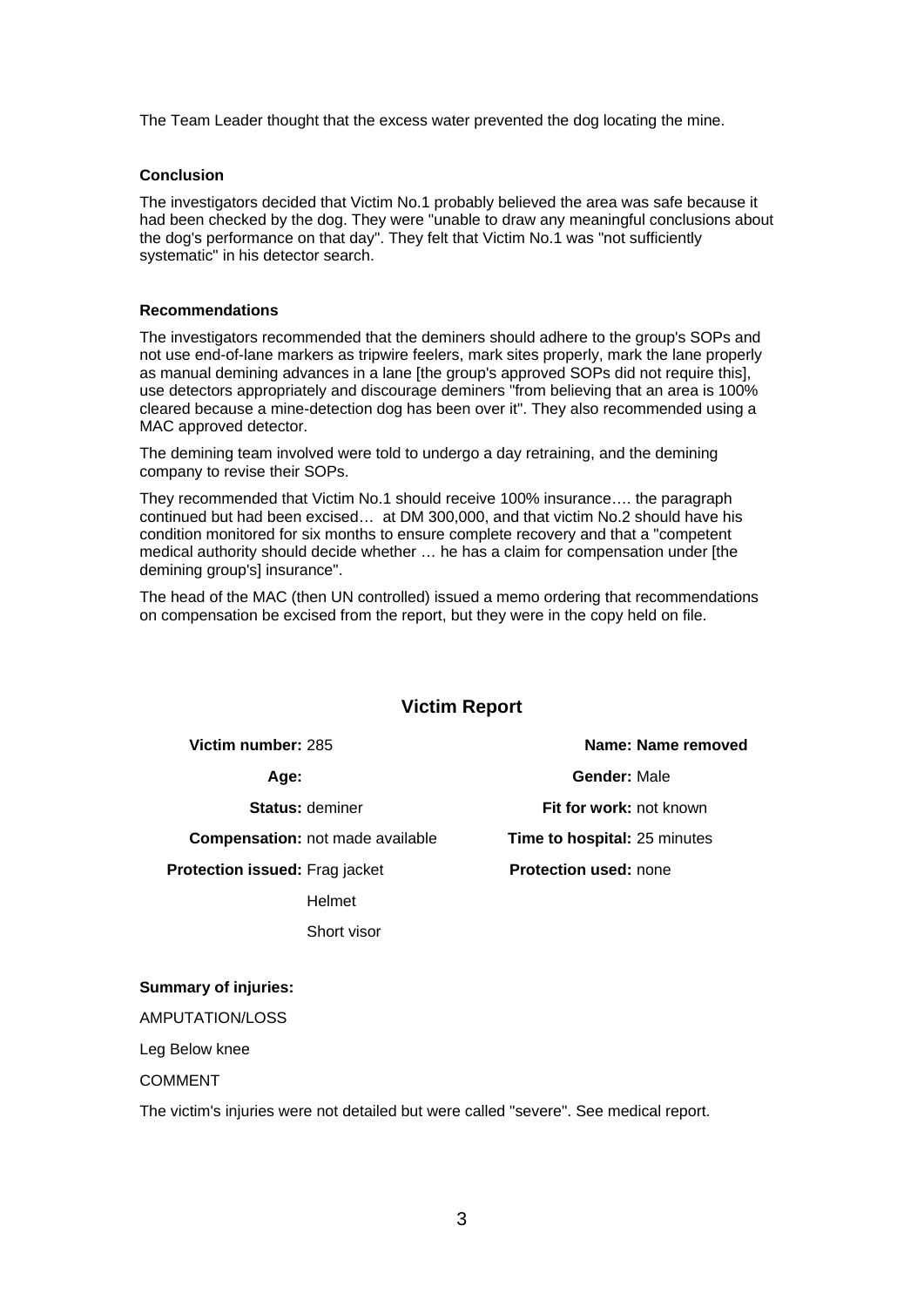## **Medical report**

No field medic or hospital reports were on file and the investigators did not give any details of Victim No.1's injuries.

A verbal report from a Technical Advisor at the country MAC indicated that the mine was deeply buried and "stuck" in some way so that Victim No.1 escaped the full fragmentation effect. His leg was traumatically amputated below the knee.

## **Victim Report**

**Victim number:** 286 **Name: Name removed Age: Gender:** Male **Status:** deminer **Fit for work:** presumed **Compensation:** not made available **Time to hospital:** 25 minutes **Protection issued:** Frag jacket Helmet **Protection used:** not recorded

#### **Summary of injuries:**

INJURIES

minor Body

minor Foot

COMMENT

No medical report was made available.

Short visor

## **Analysis**

The primary cause of this accident is listed as a *"Field control inadequacy"* because the investigators determined that Victim No.1 did not use his detector adequately and his error was not corrected. The secondary cause is listed as *"Inadequate training"* because it seems likely that victim did not understand the need to use his detector correctly. The detector, while an old model, should have been readily capable of finding the large metal mine but may not have been in good working order. Why the group was using a detector that was incapable of finding the AP blast mines in the country was unexplained.

The report stated that the protective wear worn by both victims was undamaged, yet Victim No.2 was injured by fragments in the back at a distance of 25 meters, and Victim No.1 was so severely injured that he deserved 100% compensation. In other incidents with this mine the protection has been severely damaged by fragments. It seems likely that the protective equipment was not being worn by the victims.

### **Related papers**

Other documents on file include a sketch map of the site, a detailed map, details of the detector test that show a 50% decline after two hours of battery use and crater analysis, the dog's "history", photographs of the site and statements of team members.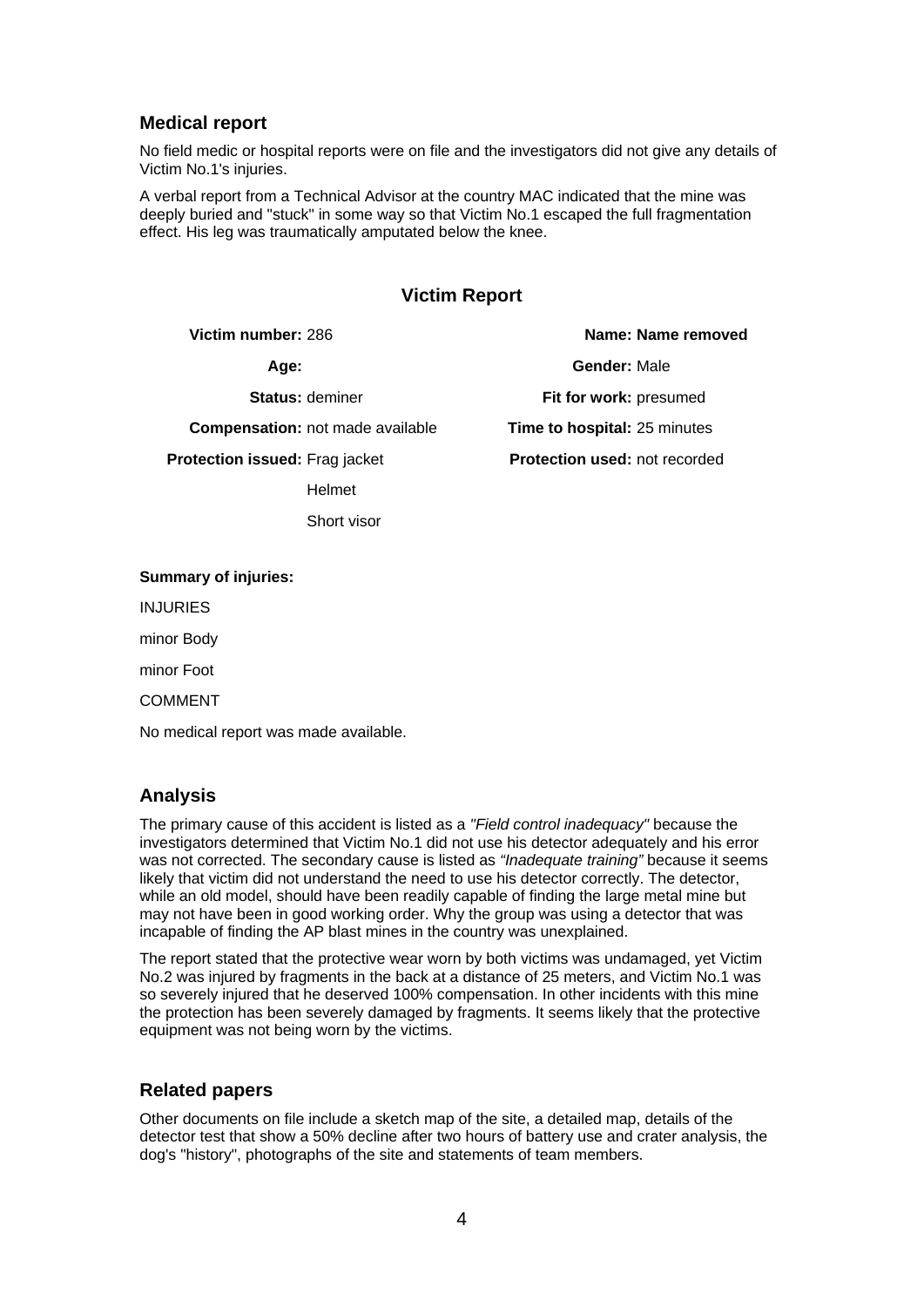A copy of the insurance from "Aster International… Alexandria VA 22312" re "accidental death and dismemberment policy" raises questions over whether it provided adequate cover. The medical expenditure was limited to US\$5k for any one person and included "Broad form Exclusion" - No coverage for worker's compensation or employers' liability.

"Coverage is provided for demining operations in Bosnia and Croatia per contract with the World Bank. Premium is \$51,300 based on \$5.4M contract revenue with World Bank…"

"Accidental Death and Disablement Continental Scale excluding disabilities paying less than 20% of the capital sum" Capital sum: DM300,000 - Premium DM 305 for "Deminers handling mines, defusing and exposure to mines".

# **Original BoI report**

What follows is the original BoI report (edited for anonymity).

REPORT OF BOARD OF INQUIRY ON ACCIDENT 14 NOVEMBER 1997

18 November 1997

INTRODUCTION

- 1. A Board of Inquiry was convened on 15 November 1997 to investigate the circumstances in which two employees of [Demining group collaboration between one international company and two national companies] were injured during mine clearance operations in the Tuzla area on 14 November.
- 2. The Board was convened by the United Nations Mine Action Centre in accordance with the provisions of Section VI of the following contract ("the Contract") FED-CW-A007/97 – TZ dated 14 June 1997, between Emergency Landmine Clearance Project Implementation Unit, Ministry of spatial Planning and Environment, Federation of Bosnia and Herzegovina ("PIU") and [Demining group international company] of the USA.
- 3. The Board comprised:
	- a. Chairman UN MAC
	- b. Member Director, Federal PIU (15 November only)
	- c. Member Advisor, Federal Project Implementation Unit
	- d. Member Supervisor, Tuzla Region PIU (16 November only)

[Name excised], representing [Demining group] was present throughout the Board of Inquiry investigation.

In addition, two EOD specialists from the UN MAC were appointed to assist the Board by testing equipment and carrying out crater analysis and mine identification.

#### TERMS OF REFERENCE

- 4. A copy of the Board's Terms of Reference are attached at Annex A
- 5. At a meeting held at the UN MAC prior to the formal opening of the Board, it was agreed that paragraph 4 of the Terms of Reference should include an obligation on the Board to: "ascertain whether or not, commercial contract considerations may have contributed to the cause of the accident."

#### SEQUENCE, DOCUMENTATION AND PROCEDURES OF TASKING

6. [Demining group] had been correctly tasked by the PIU in accordance with the provisions of the Contract and had been provided with information on known minefields in the area by the UN MAC prior to the commencement of work.

#### GEOGRAPHY

7. The site at which [Demining group] were operating is a small rectangular wooded area immediately adjacent to the main Tuzla-Doboj road, centred at Grid Reference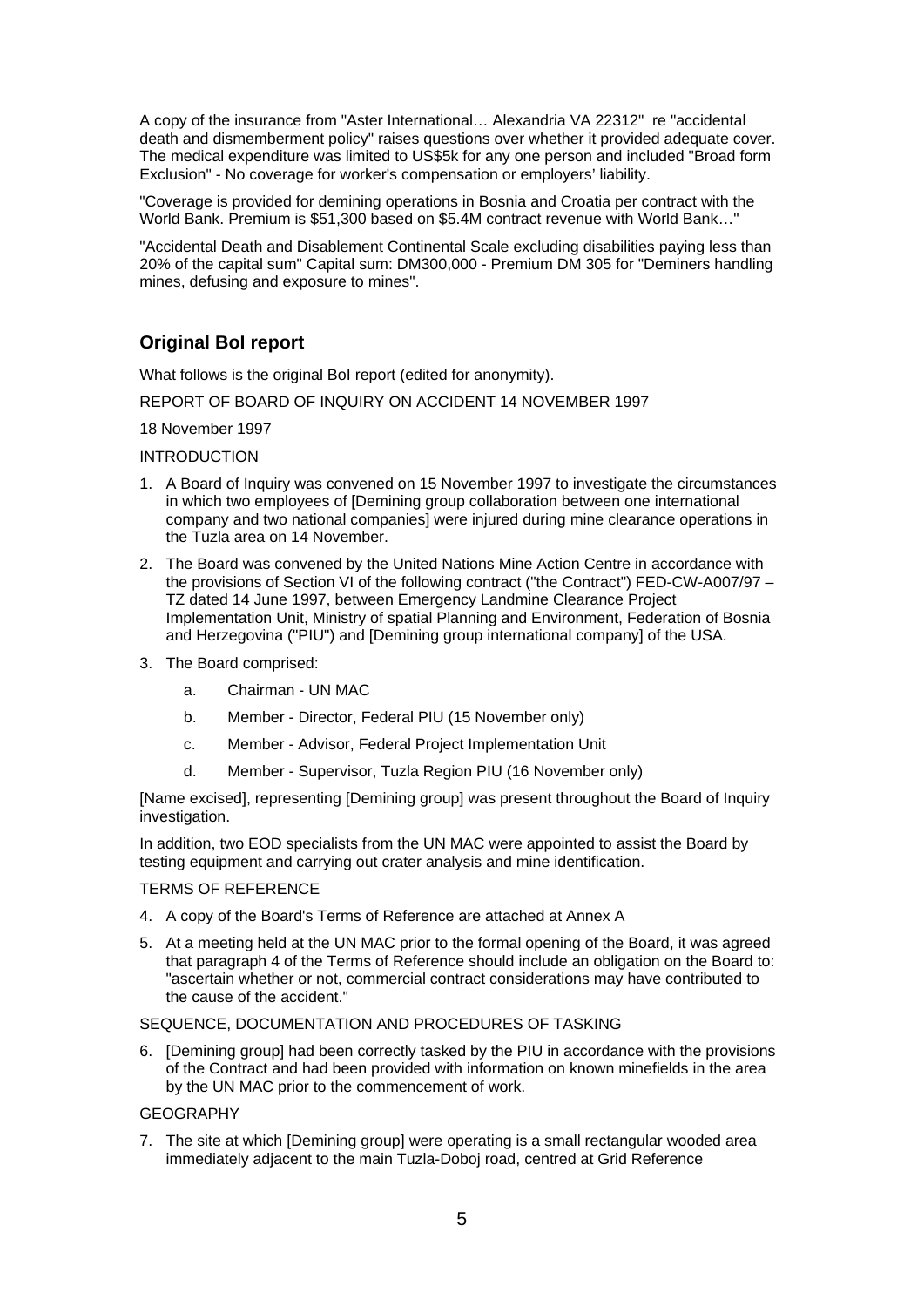BQ974375. It is five kilometres from [Demining group]'s Tuzla Region base and 22 kilometres from Tuzla.

- 8. The trees are mainly immature oaks with sparse undergrowth but the ground has a heavy carpet of fallen leaves.
- 9. The site is generally flat and below the level of the adjacent main road. It drains from a south-westerly direction towards a ditch immediately beside the road. At the time of the accident, the soil beneath the carpet of recently fallen leaves was saturated with water.
- 10. Work had stopped after only an hour on the previous day Thursday because of rain. Light rain had fallen during the night of Thursday / Friday and work had not commenced on the site on Friday 15 November until 0900 hrs because of rain.

#### PRIORITY OF TASK

- 11. Occupied houses are situated immediately adjacent to the south-west side of the site and the main Tuzla - Doboj road forms the north west boundary of the site. This road is a major communications route. During the past eighteen months, fatal casualties have occurred within the site, which local inhabitants have entered to gather firewood.
- 12. The Tuzla Canton specifically requested that this site should be cleared.
- 13. Under an earlier contract which ended in May 1997, [Demining group] had worked at the same site.

#### SITE LAYOUT AND MARKING

- 14. A plan of the site ("the Woods") is attached at Annex B showing the direction of clearance.
- 15. Three teams were operating at the Woods. Teams 1 and 8 operated in a single section of their allocated area of the site. Team 5 was split into two parties and worked in two sections of their allocated area of the site.
- 16. Since each team operated from a different part of the cultivated agricultural areas at either end of the Woods, there were 3 separate Control Points. The Control Point for Team 1 (the Team whose members were injured) was situated next to a haystack in a field adjacent to the main road. It was not marked in accordance with [Demining group]'s SOPs. It was stated that this was because the area was known to be mine free since:
	- Children used the field as a play area.
	- A hay crop had been cut and was stacked in the field.
	- [Demining group] had previous worked at the same site.
- 17. There was no staked/taped Access Route from the Control Point to the cleared area adjacent to the Start Point, although from the ground markings it was obvious that a single route was used between the Control Point and the Start Point.
- 18. Marking of the area between cleared and uncleared areas in the Woods was by use of 1 metre high red topped stakes at three metre intervals and with short red topped stakes at one metre intervals between the 1 metre stakes. Plastic tape was fixed between all the stakes.

## SUPERVISION AND DISCIPLINE ON SITE

19. [Demining group] have eight teams working in the Sizje area. This includes five teams on a hill site ("the Hill") approximately 1½ kilometres from the Woods and three teams in the Woods. [Demining group]'s supervisory structure is as follows:

#### Tuzla Region Manager

Operations Officer (present at either the Hill or Woods site whilst operations are in progress)

Deputy Operations Officer(responsibe for Woods and present at all times whilst operations are in progress)

Team Leader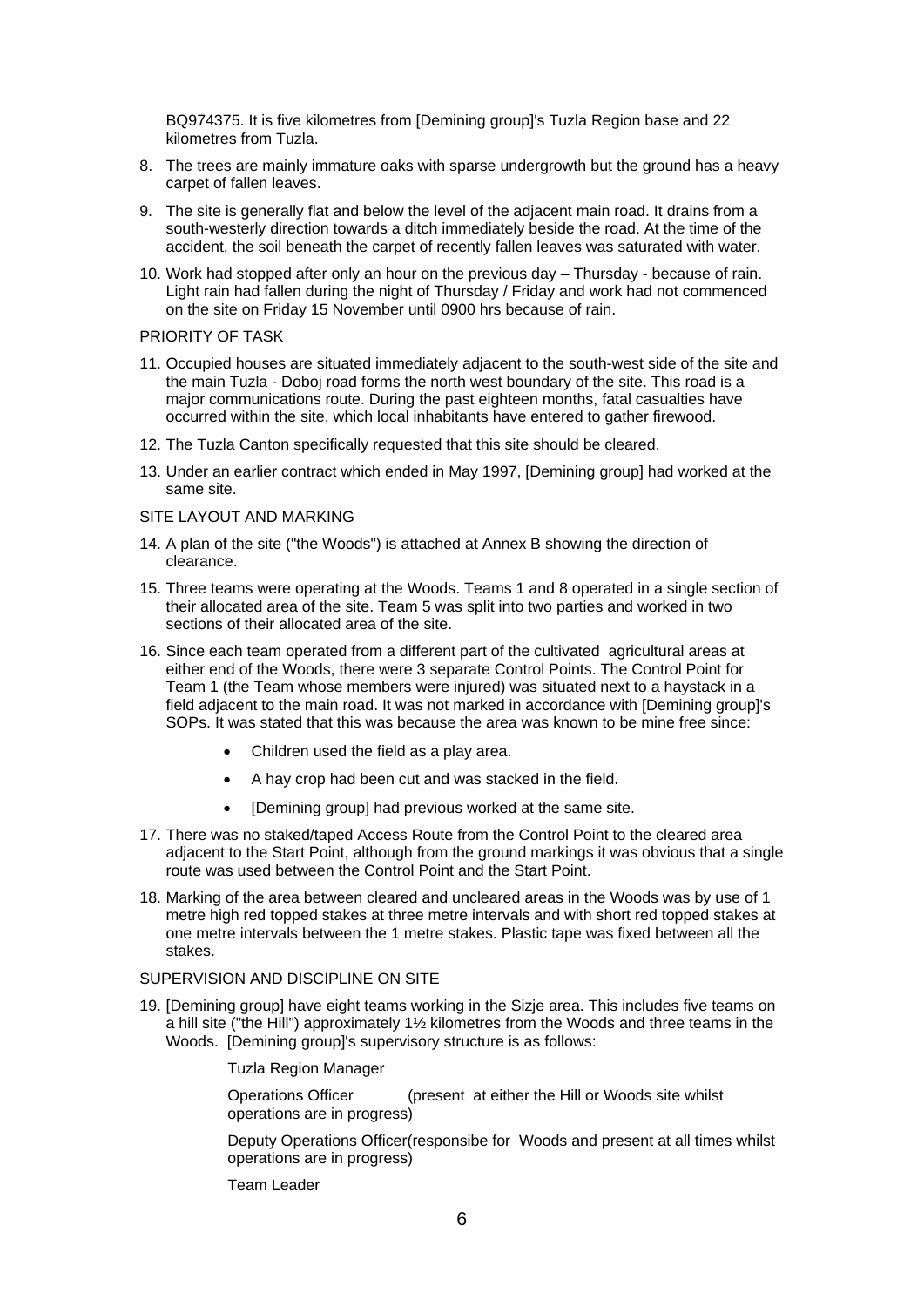The on-site supervisor was the Deputy Operations Officer, [name excised].

PIU Representative. The Site Monitor, [name excised] had been with Team No. 1 since the beginning of the contract on 7 July. He is a qualified Geologist and was the Head of his Department at the University of Tuzla.

#### QUALITY ASSURANCE

20. Part of the Quality Assurance process is the presence at each site of Site Monitors employed by the Regional PIU. Each [Demining group] team has a PIU Site Monitor. The role of the Site Monitor is to ensure that the contractor carries out the work as agreed with the PIU, particularly with respect to working methods, safety and effectiveness.

#### COMMUNICATIONS

- 21. [Demining group]'s radio communications network is comprehensive and works well. Each team leader has a hand held VHF radio and at both the Woods and Hill are able to speak direct to all levels of Supervision including [Demining group]'s base at Koksara.
- 22. VHF radios are supplemented by vehicle-mounted HF radios. [Demining group] regional office is equipped with a base station and several PTT telephones.

#### **MEDICAL**

- 23. A properly equipped ambulance was present at both the Woods and Hill site on 14 November.
- 24. The No. 1 Team medic is a qualified medical general practitioner who immediately responded to the scene of the accident from his position at the Control Point, approximately 100 metres away. He had a full trauma medical kit and stretcher. Team medics from three other teams also provided assistance. Each had a full trauma medical kit.

#### PERSONALITIES INVOLVED

25. Team No. 1 sustained the accident. Their names are: Team Leader **Medic** No. 1 Deminer sustained injuries. No. 2 Deminer sustained minor injuries No. 3 Deminer Dog handler Mine Detection Dog

#### EQUIPMENT AND TOOLS

- 26. Team No. 1 was equipped with standard demining hand-tools used for cutting vegetation in clearance lanes.
- 27. The metal detector was damaged during the explosion and was inoperative when tested. The batteries were operative. Metal detector used by the team was a Schiebel AN 19/2. See Metal Detector test report attached as Annex C.

#### DETAILS OF MINE INVOLVED

28. The mine involved was a PROM 1 Bounding Fragmentation mine. Probably activated by Deminer No. 1 stepping directly onto the mine with his left foot. See crater analysis at Annex D.

#### EVIDENCE OF RE-MINING

29. There was no evidence or suspicion of re-mining at any part of the task site.

#### DRESS & PERSONAL PROTECTIVE EQUIPMENT

30. Each member of Team No. 1 was equipped with a helmet and attached visor and a ballistic jacket. Both the injured deminers were wearing helmets / visors and ballistic jackets at the time of the explosion. Examination of these items of protective dress showed that they were in good condition and undamaged.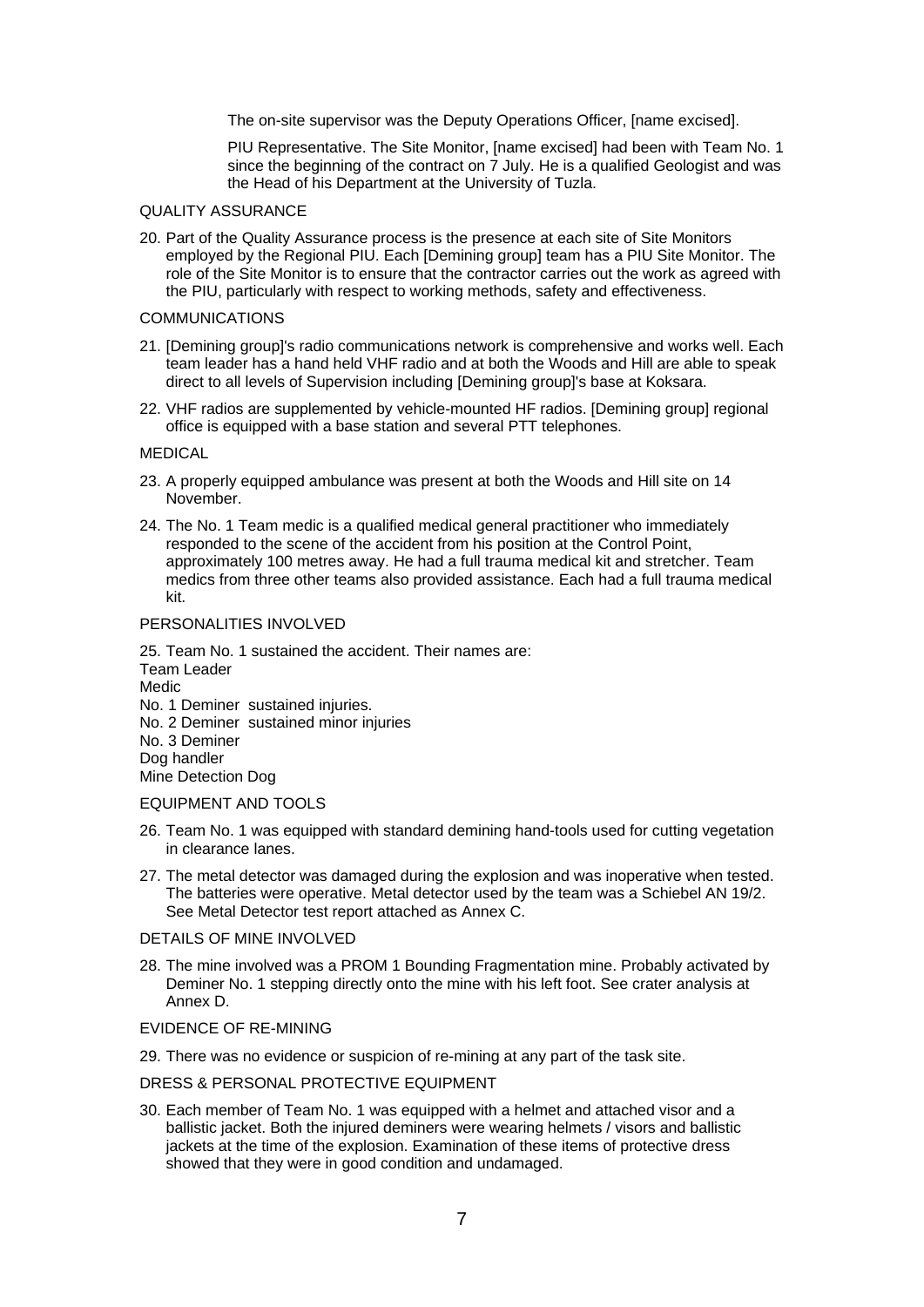#### USE OF DOGS

- 31. A mine dog had searched the area where the accident occurred, approximately fifteen minutes before the explosion. [Name excised] is an experienced mine dog and had recently undergone continuation training. Details of Brenda's demining record are attached as Annex E.
- 32. The dog handler has worked with [the dog] since he completed his training at the end of December 1996. He has worked with [the dog] for the whole time since then. Both have worked with Team 1 since the start of the contract.

DETAILED ACCOUNT OF ACTIVITIES ON 14 NOVEMBER

- 33. The following account summarises the responses to questions by members of the Board, directed to members of Team 1, Supervisors and the Site Monitor. Written statements made by team members are at Annex F.
- 34. Commencement of Work. On Thursday 13 November, the teams had been able to work for approximately 1 hour only before having to stop because of rain. When the teams arrived at the Woods on the morning of Friday 15 November, light rain was falling. They remained in their vehicles on the side of the main Tuzla-Doboj road, which had been closed by the civil police at approximately 0800 hrs. By 0900hrs the rain had stopped and work had commenced.
- 35. Search by Dog. The Dog Handler and [dog] commenced a search of an area approximately two metres wide by nine metres deep ("the lane") adjacent to the area cleared by Team 1 earlier in the week. Because of the presence of previously cut brushwood approximately half way along the lane in the direction of clearance and a change of wind direction, the dog searched from two directions. Firstly from the Base Line to the brushwood and then from the cleared area to the right of the lane beyond the brushwood. Because of the presence of brushwood, the dog was unable to search the whole lane.
- 36. The dog did not indicate the presence of mines at any time during its search of the area, but the dog handler noticed a change of behaviour during part of the dog's search. When the dog and handler completed the search of the lane, they moved back towards the Control Point. The dog handler states that he warned the No. 1 Deminer, who had acted as his spotter, to be careful because of the change that he had observed in the behaviour in the dog.
- 37. The total time taken by the dog to clear the lane was between ten and fifteen minutes.
- 38. Manual Search. The No. 1 Deminer moved to the Start Point and commenced his search. Immediately prior to this time No. 1 Deminer was told by the Deputy Operations Manager to set his metal detector at maximum sensitivity. No. 2 Deminer states that the No. 1 cleared an area approximately 70 centimetres deep. No. 2 Deminer was standing approximately 25 metres to the right of the No. 1, at an ideal angle to judge the distance No. 1 moved from the Base Line. At the time of the explosion, the No. 1 Deminer was not holding his metal detector.
- 39. Thirty minutes after work had commenced, the No.1 and No. 2 Deminers were due to changeover. At such times, it was the practice for the civilian police and SFOR police to permit traffic to move in both directions past the Woods on the adjacent main road.
- 40. At 0930 hrs when the changeover was in progress, a PROM mine detonated close to the centre of the Base Line.
- 41. Moment of Explosion. At the moment of explosion, No. 1 Deminer was thrown to his right into the previously cleared area.
- 42. The No. 2 Deminer had bent down to pick up some mine tape and stakes and was facing away from the No. 1 Deminer.
- 43. The Deputy Operations Officer and the Site Monitor were on the main road, on the side opposite from the woods, walking from the direction of the Control Point, towards the clearance lane and a position on the road adjacent to the lane.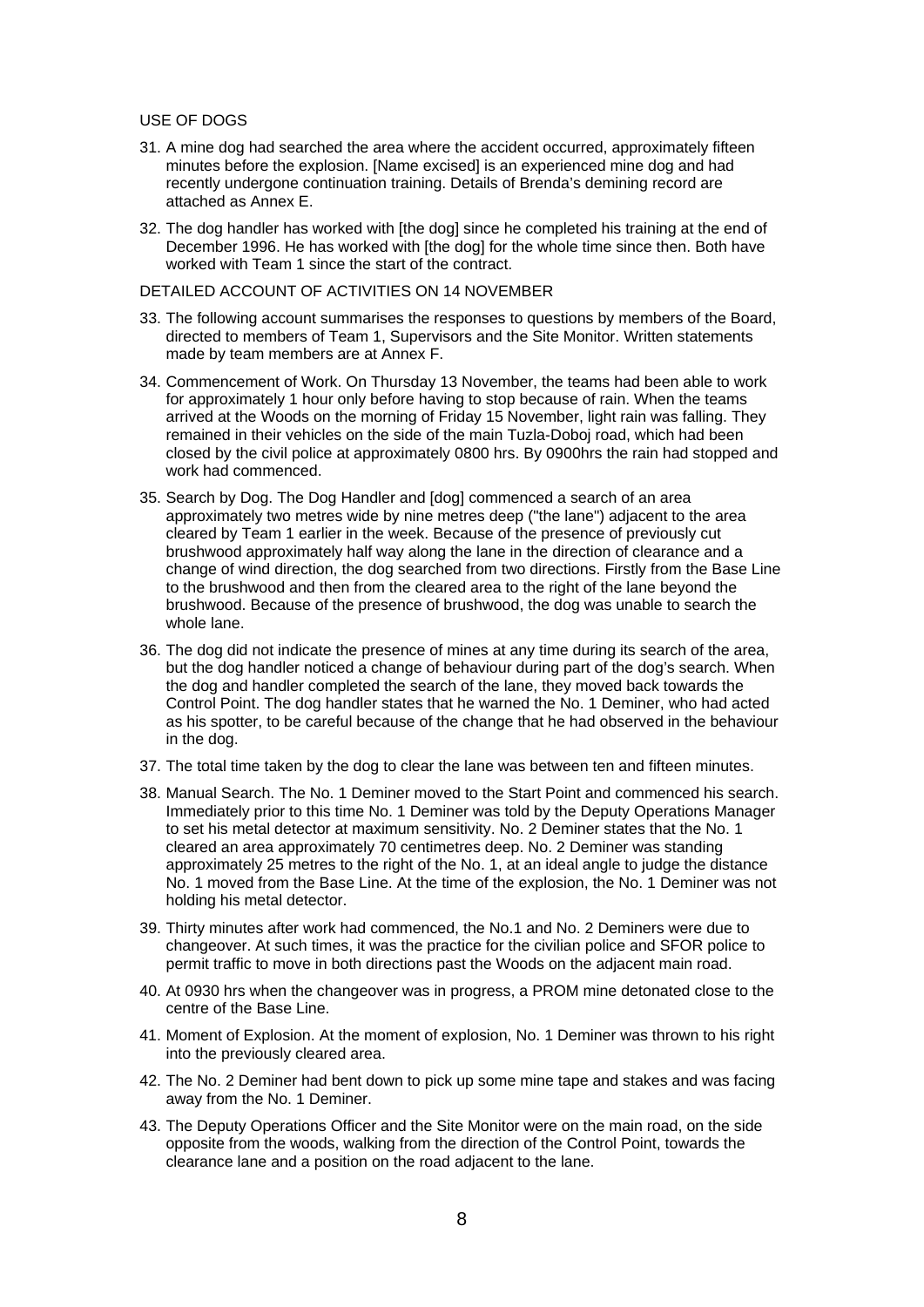- 44. The Team Medic was at the Control Point.
- 45. The Team Leader and the No. 3 Deminer was between the Control Point and the lane, approximately 25 metres from the lane.
- 46. Immediate Action. Deminer No. 3 and the Team Medic reached the site of explosion first and applied first aid and stabilised the patient. Team Medics from other teams were summoned to assist.
- 47. Both the No.1 Deminer, who was very seriously injured and the No. 2 Deminer, who had sustained shrapnel wounds to his left foot and back, were evacuated by road in [Demining group]'s ambulance to the Tuzla main hospital. They arrived at the hospital within approximately twenty-five minutes of the explosion occurring.

#### COMMERCIAL CONTRACT CONSIDERATIONS

- 48. Supervisors at all levels were asked if they were given productivity targets to meet. All stated that they were not under any pressure to achieve particular levels of productivity and the Team Leader and Deputy Operations Officer appeared to be unaware of the level of daily and weekly productivity which would qualify for 100% payment by the PIU.
- 49. The Regional Manager stated that he is not under any pressure to achieve productivity targets and stated that he was only prepared to work at rates of productivity that would permit safe working practice.
- 50. The Regional Manager confirmed that in the event of having to stop work because of bad weather, after confirmation by the Regional PIU Supervisor, [Demining group] could claim full payment for each such day that work could not proceed due to bad weather.

#### COMMENTS BY THE BOARD

- 51. No. 2 Deminer. The only person close enough to the No. 1 Deminer to have been able to observe him working in the lane for the period of between ten and fifteen minutes prior to the explosion was the No. 2 Deminer. He has stated that the No. 1 Deminer moved approximately 70 centimetres into the lane from the Base Line. From his position 25 metres to the right of the No. 1 Deminer, it is unlikely that he could have seen if the No. 1 was searching across the whole width of the lane or not.
- 52. Site Monitor. When first questioned on 15 November, the Site Monitor stated that the No. 1 Deminer had cleared from the Base Line to the end of the lane using his metal detector and in accordance with [Demining group]'s SOPs. He said that the No. 1 Deminer would have cleared the two-metre wide lane in one-metre increments.
- 53. The Site Monitor was taken to the Woods on 17 November by two members of the Board and pointed out the positions he occupied on the road during the time both the dog and the No. 1 Deminer were searching the lane. He could not have seen whether or not the No. 1 was using his metal detector across the whole 2-metre width of the lane and stated that he is not sure if the No. 1 Deminer moved much beyond the Base Line. He says that there was less brushwood in the centre of the lane immediately after the explosion than there had been when the dog had been searching. It may therefore be possible that the No. 1 moved the brushwood and threw it into the cleared area to his right.
- 54. The Site Monitor stated that the three red-topped 1 metre wooden stakes positioned to the left and the two at the end of the lane were probably positioned after the accident. He cannot be sure if they were in position before the accident. If they were, the only person who could have positioned them was the No. 1 Deminer. Team Leader states that these stakes were placed prior to accident.
- 55. The Site Monitor's first statement should be disregarded, as it is likely he was saying what he believed should have happened, not what actually happened.
- 56. Team Leader. At the site, the Team Leader was asked if the red-topped, 1 metre wooden stakes and connecting yellow tape to the left and at the end of the clearance lane were in position immediately after the explosion. He replied that they were and said that they were not put in place after the explosion. He said the No. 1 Deminer had positioned the stakes. At no time had the Team Leader been in a position to observe the actions of the No. 1 Deminer.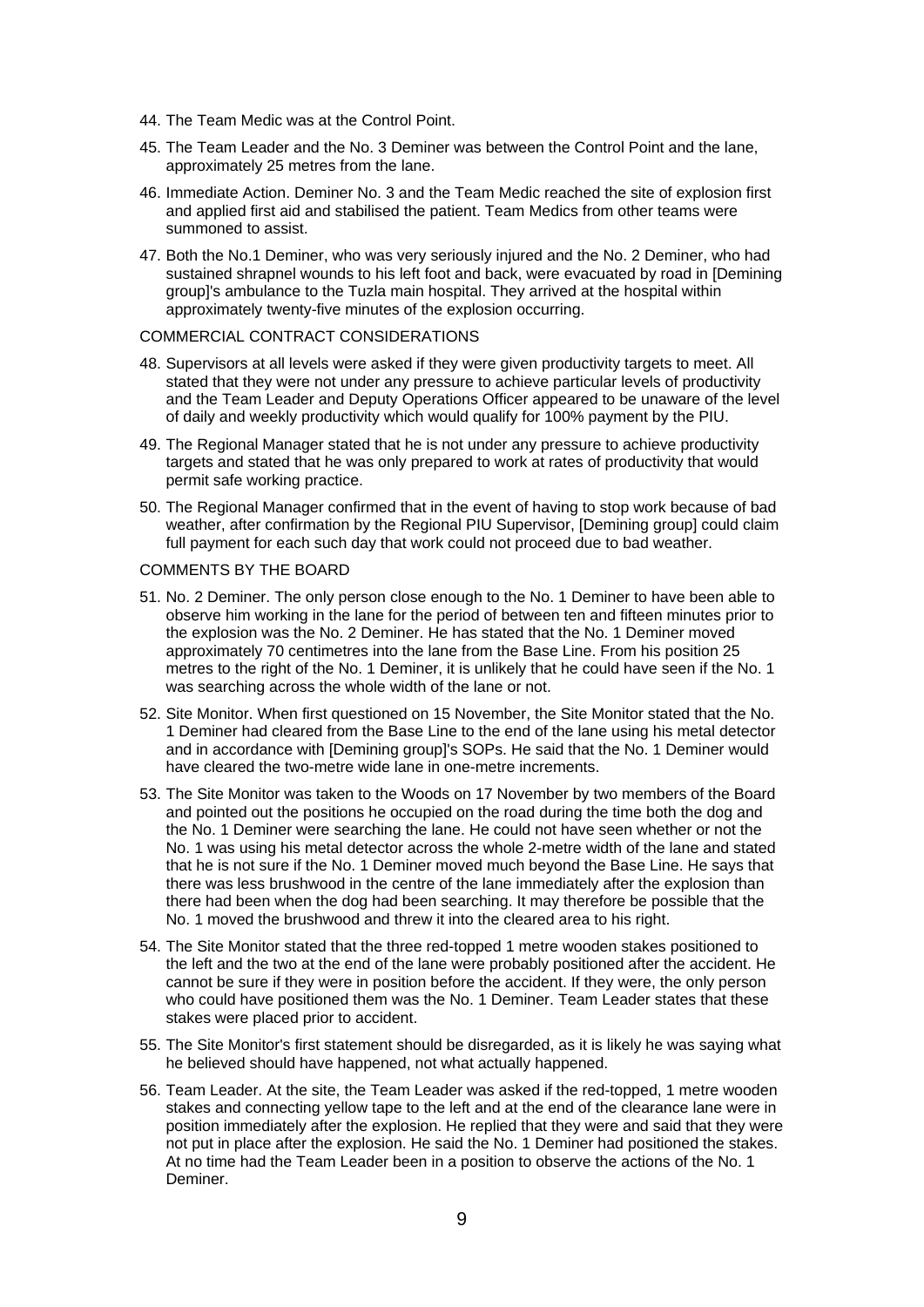- 57. No. 3 Deminer. The No. 3 Deminer described manual demining drills for a two-metre wide lane that had previously been searched by a dog. He stated that, after a visual search, the base-stick would be used to detect tripwires, then the entire width of the two-metre lane would be cleared of vegetation and searched with a metal detector.
- 58. Although this procedure is not in accordance with [Demining group] SOPs, the Team leader confirmed that it was correct.

SUMMARY

59. Three [Demining group] teams had worked at the Woods for a total of six days prior to the accident. During this time, Team No. 1 had located the following mines within the area cleared as shown:

6 Nov 2 x PROM – area cleared on that day (8 hours) 300 square metres.

12 Nov 4 x PMA-2 - area cleared on that day (8 hours) 450 square metres.

- 60. The PROM mines located on 6 Nov had been sighted visually from the main road. Their fuses were above the ground. This may have given the No. 1 Deminer a false sense of security, because he may have thought that any other PROM mines in the area would be sighted visually or located by the dog.
- 61. The dog did not alert during its search of the lane on 14 November but its behaviour changed. The dog handler states that he told the No. 1 Deminer to be careful during his manual clearance.
- 62. The No. 1 Deminer failed to locate a PROM mine located within the area that the No. 2 Deminer stated the No. 1 had cleared. Deminer No. 2 states that the No. 1 had between 10 and 15 minutes to search an area of less than 2 square metres, which apart from a carpet of leaves had very little vegetation on it.
- 63. The Site Monitor confirms that the No. 1 Deminer was told by the Deputy Operations Manager to set his metal detector at maximum sensitivity.
- 64. It is unlikely that the No. 1 Deminer cleared to the end of the lane. This makes his failure to locate a PROM mine difficult to explain. He probably did not use the metal detector methodically or as required by SOPs. He did not sweep the entire width of the two-metre lane. It is possible that he carried out a cursory sweep of the area immediately to his front and then moved forward to remove the cut brushwood. If so, this could account for the amount of time he was working and the absence of the brushwood immediately after the explosion. The mine should have been detected.
- 65. It is likely that on reaching the end of his work period, the No 1 Deminer turned around and walked back the few steps to the Base Line but moved slightly to his left, across an area that he had not previously swept with his mine detector. He activated the mine by the direct pressure of his left foot.
- 66. Crater analysis shows that the mine was buried in water saturated soil. Tests conducted in the crater with an FFE PROM mine showed that it could be located easily with a Schiebel metal detector at a depth of 220mm. The fragments of trip wire found near the crater are unlikely to have initiated the mine.
- 67. It is likely that the No. 1 Deminer activated the mine by the direct pressure of his left foot as he walked out of the clearance lane.
- 68. All actions after the explosion were carried out correctly. The casualties were properly treated and promptly evacuated to hospital.
- 69. [Demining group]'s structure of supervision at the Woods was entirely adequate.
- 70. The protective equipment issued to [Demining group] staff is suitable for use in demining operations.
- 71. Metal detectors tested at the task site were all in good condition and were capable of finding a buried PROM mine. Although [Demining group] have UN MAC approved Guartel MD-8 metal detectors, they were not used at this site.

**CONCLUSIONS**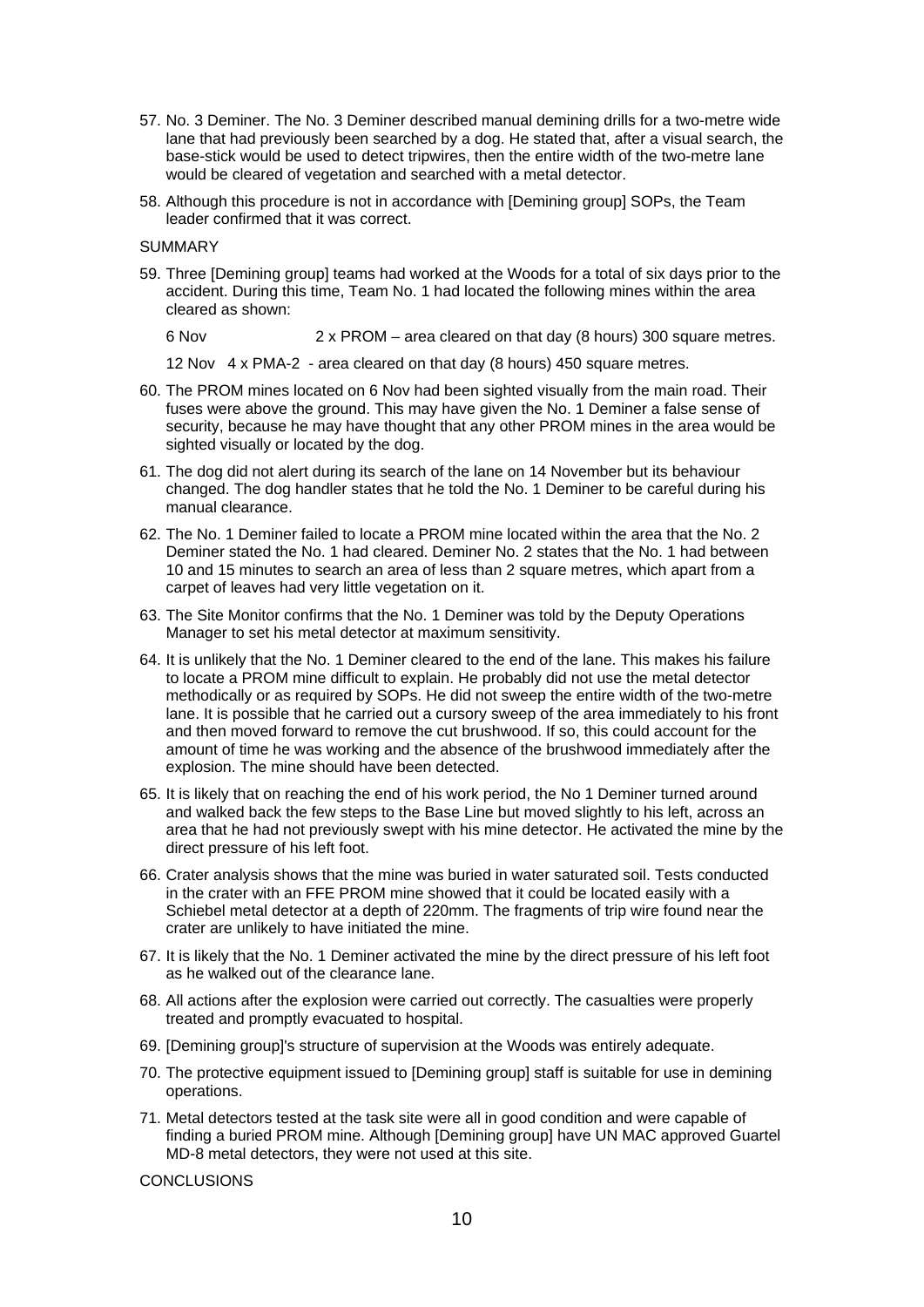- 72. Deminer No. 1 probably believed that the area was clear because a dog had been over it. Although the dog did not fully indicate on the mine, the board are unable to draw any meaningful conclusions about the dog's performance on that day. Although the ground was wet and muddy, conditions were not bad enough to make manual clearance drills unsafe.
- 73. The No. 1 Deminer probably used his metal detector over an area approximately 1 metre deep by 2 metres wide. He failed to locate the mine because he was not sufficiently systematic in his search. If he had carried out his clearance drills in accordance with [Demining group] SOPs, he would have located the mine.
- 74. There is no evidence that team 1 was under pressure to achieve any productivity target.

#### RECOMMENDATIONS

- 75. [Demining group] demining teams should adhere to all aspects of their SOPs. The following points should be particularly addressed.
	- Base-sticks should not be used as tripwire feelers.
	- Marking of areas and lanes at the site should be in accordance with SOPs.
	- Lane marking should ensure that no-one walks over an area until it has been confirmed as cleared.
	- A manual deminer working in a clearance lane should mark the lane as he moves forward. – The responsibility to position stakes and marking tape should not be left to the No. 2 deminer.
	- Metal detector drills.
	- Drills for use in one-metre wide manual demining lanes.

[Demining group] should amend their SOPs to include use of the base-stick in accordance with MAC Technical Guidelines.

Deminers should be discouraged from believing that an area is 100% cleared because a mine-detection dog has been over it.

Consideration should be given to the use of metal detectors approved by UN MAC.

#### ADMINISTRATIVE PROCEDURES

- 76. The Board of Inquiry recommends that [Demining group] updates their Standing Operational Procedures and that these are passed to UN MAC for review.
- 77. The team involved in this accident should undergo a minimum of one days retraining.

#### DISCIPLINARY PROCEDURES

78. No disciplinary procedures are recommended.

### **COMPENSATION**

[Victim No.1], the seriously injured No. 1 Deminer should receive the full amount of any insurance compensation payment made by the insurance company to [Demining group]. This should be paid regardless of anyone's responsibility for any part of the accident.

The PIU should arrange that [Victim No.2]'s medical condition be reviewed in 6 months. In order to establish whether he has a claim for compensation under the terms of [Demining group]'s insurance.

Signed:

Adviser Fed PIU

Director Fed PIU Supervisor, Tuzla Regional PIU UN MAC